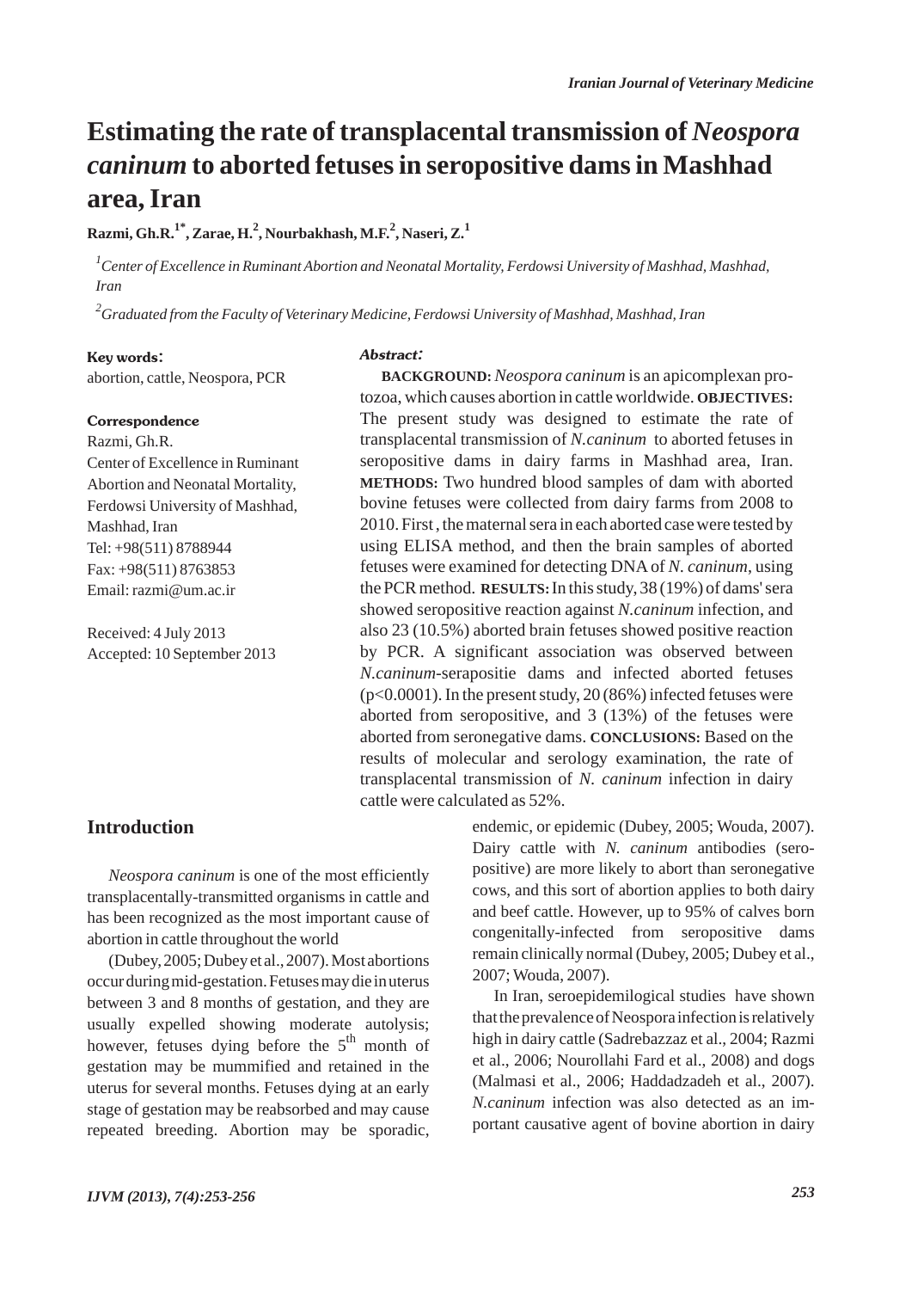farms of Mashhad arae, Iran (Razmi et al., 2007, 2010). The aim of this study is to estimate the rate of transplacental transmission of *N.caninum* infection in seropositive aborted dairy cattle in large dairy farms of Mashhad area.

# **Materials and Methods**

The study was carried out in Mashhad area, capital of Khorasan Razvi province, situated in the northeast of Iran. Khorasan Razvi province is located in northern temperature zone. The climate is semi-arid with cold winters and moderate summer. This area estimately has 25000 cattle on 110 dairy farms. The herd size varies from farm to farm with a range of 30 to 2000 cattle. The most common breed cattle are Holstein- Friesian. There are many dairy farms with over 500 dairy cattle. The present study was performed over a 2 year period in three Holstein-Friesian dairy herds with a large size. In selected dairies, all animal bred by artificial insemination and were free from tuberculosis and brucellosis, as shown by yearly tests.

**Sample collection:** Two hundred blood of dam and aborted bovine fetuses at different stages of gestation were collected from each aborted cases in three large dairy farms from 2007 to 2009. First, the age of the submitted fetuses was estimated by crownrump length. After that, the skulls oft he fetuses were opened under aseptic condition, and then one half of the brain was sampled for PCR. The collected blood samples of dams were centrifuged at 2000 rpm for 10 min. Brain samples with sera were stored at 20 $\mathrm{^oC}$ until they were used.

**Serology:** The sera of all dams were analyzed for antibody activity to *N.caninum* by using the commercially available ELISA kit (IDEXX Laboratories). Briefly, sera samples were diluted 1:100 in phosphate buffered saline solution, pH 7.4, with 0.05% Tween-20 and analyzed for the presence of IgG antibodies specific for *N.caninum*by ELISAtest. Sera with absorbance values above the cut-off level of 0.20 were considered positive, according to manufacturer's instructions. Two repetitions from each sample were performed.

**DNA-isolation and PCR:** The brain samples were homogenized with a stirrer, and DNA was extracted from 1 g homogenate sample using the DNATM Kit (cinnagen, Inc, Iran) according to the manufacturer's recommendations. PCR was done by the method as described by the authors (Muller, et al., 1996). The Oligonucleotide primers were for NC-5 PCR: NP21 plus (5'CCCAGTGCGTCCAATCCTGTAAC3') and Np6 plus (5'CTCGCCAGTCAACCTACGTCTTCT3'). The control positive of PCR was prepared from the institute of Parasitogy, Bern, Switzerland.

**Statistics analysis:** The resulting data from the present study was analyzed using the chi-square test. The correlation between serostatus of dam with *N.caninum* infection in aborted fetuses was statistically significant when a P-value of less than 0.05 was observed. The rate of transplacental transmission was calculated as the proportion of serapositive dams that produced infected fetuses. The agreement between the different tests was expressed as k-value .The agreement was considered fair if k-Value was between 0.2 and 0.4; moderate if k-Value was between 0.4 and 0.6; substantial if 0.6 and 0.8; and good if it exceeded 0.8. (Petrie and Watson, 2006).

### **Results**

In the present study, *N.caninum* antibodies were found in 38 (19%) sera of dams. The range of OD ELISA values were from 0.6 to 2.7. In this study, 23 (11.5%) out of 200 brain of aborted fetuses were positive by PCR. (Figure 1). The results of also indicated that 20 of infected fetuses were aborted from seropositive dams and 4 from the seronegative dams. Amoderate agreement (Kappa=0.59) was seen between ELISAand PCR . The risk of transplacental transmission of *N.caninum* infection in seropositive dairy cattle was 27.25 folds more than that of seronegative dairy cattle  $(p<0.0001)$ . Based on the serologic and molecular results in dams and aborted fetuses, the rate of trans-placental transmission of *N.caninum* infection was calculated 52% (20.38). (Table 1).

## **Discussion**

In the present study, *N.caninum* antibodies were found in 19% of the aborted dairy cattle. The seroprevalence of *N. caninum* infection was also reported %19 (Saddrebazzas et al., 2004) and %53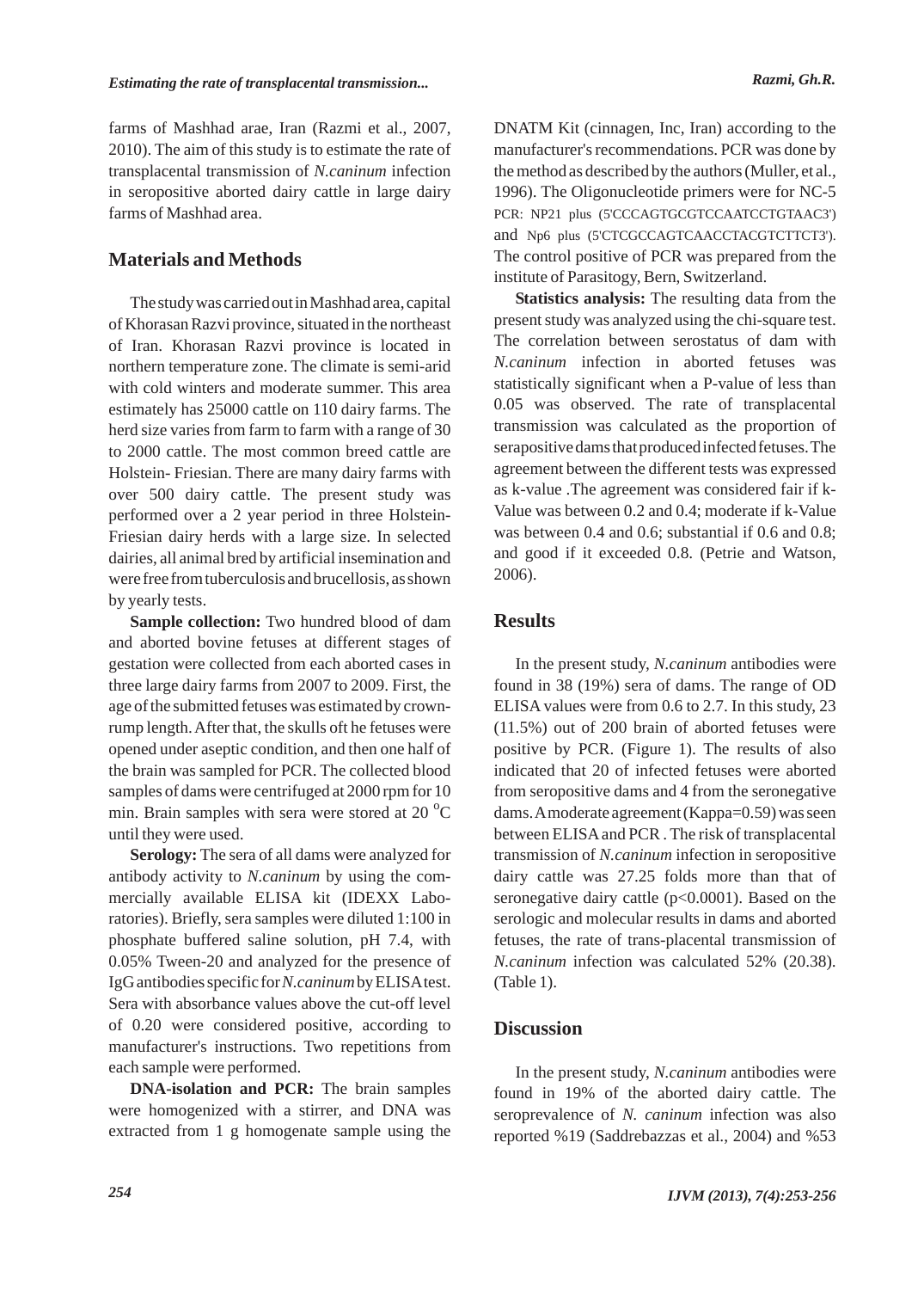|                  | <b>PCR</b> positive | <b>PCR</b> negative | <b>Total</b> | <b>Relative risk</b> | 95% CI        | <b>P</b> value |
|------------------|---------------------|---------------------|--------------|----------------------|---------------|----------------|
| Seropositive dam | 20                  |                     | 38           |                      |               |                |
| Seronegative dam |                     | 159                 | 162          |                      |               |                |
| Total            | 23                  |                     | 200          | 28.42                | 8.954-116.671 | 0.0001         |





Figure 1. Detection of *N. caninum* in brain of aborted fetuses by PCR: (M) Marker 100 bp ladder; (P) positive control; (N) negative control, (3, 10,14) Positive samples.

(Razmi et al., 2006) in aborted dairy cattle in Mashhad area. Epidemiological studies showed that many risk factors related to climate, management, method of serology, and host could influence the range of seroprevalence of Neospora infection in every dairy farms (Wouda, 2007). The relative risk of transmission *N.caninum* infection from seropositive dams to aborted fetuses was high, and the rate of transplacental transmission was calculated 52%. The rate of endogenous transplacental route (vertical) of *N.caninum* was reported from 23% to 95% in dairy cattle (Pare´ et al., 1996, 1997; Schares et al., 1998; Wouda et al., 1998; Davison et al., 1999; Mainar-Jaime et al., 1999; Bergeron et al., 2000; Dyer et al., 2000; Romero and Frankena, 2003) and a low level rate for exogenous transplacental route (horizontal) (Bartels et al., 2007; Davison et al., 1999; Frössling et al., 2005; Hietala and Thurmond, 1999; Schares et al., 1998). With regard to high probability of Neospora transmission by endogenous trans-placental route (vertical) and any observation of epidemic abortion associated with horizontal transmission of Neospora infection during this study, it seems that the vertical route plays an important role in spreading infection in large dairy farms of Mashhad area, Iran. The estimation rate of each of the two different routes needs more seroepidemiological investigation.

In the present study, three infected fetuses were aborted from seronegative dams. This result may be due to undetectable levels of antibody against *N.caninum* in the time of blood sampling. (Dubey et al., 2007). So far, several studies have reported the abortion of infected fetuses or birth of calves from seronegative dams (Pare´ et al., 1996; Otter et al., 1997; Sagar et al., 2001; More´ et al., 2009).

In conclusion, the present study demonstrated that the *N. caninum* infection has a high rate of transplacental transmission and an important role in causing abortion in large dairy farms in the studied area.

### **Acknowledgments**

We are very grateful to Mr. H. Eshrati and Mr G.A.Azari for their technical assistance.

#### **References**

- 1. Bartels, C.J., Huinink, I., Beiboer, M.L., van Schaik, G., Wouda, W., Dijkstra, T., Stegeman, A. (2007) Quantification of vertical and horizontal transmission of *N. caninum* infection in Dutch dairy herds. Vet Parasitol. 148: 83-92.
- 2. Bergeron, N., Fecteau, G., Pare, J., Martineau, R., Villeneuve, A. (2000) Vertical and horizontal transmission of *N. caninum* in dairy herds in Quebec. Can Vet J. 41: 464-467.
- Conraths, J., Gottstein, B. (2007) Neosporosis: 3. General considerations. In: Protozoal Abortion in Farm Ruminants. Ortega-Mora, L.M., Gottstein, B., Conraths, F.J., Buxton, D. (eds.).  $(1<sup>st</sup>$  ed.) CAB international, Wallingford, UK. p. 42-45.
- Davison, H.C., Otter, A., Trees, A.J. (1999) 4. Estimation of vertical and horizontal transmission parameters of *N. caninum* infection in dairy cattle. Int J Parasitol. 29: 1683-1689.
- 5. Dubey, J.P. (2005) Review of *N. caninum* and neosporosis in animals. Korean J Parasitol. 41: 1-16.
- 6. Dubey, J.P., Schares, G., Ortega-Mora, L.M. (2007) Epidemiology and control of neosporosis and *N.*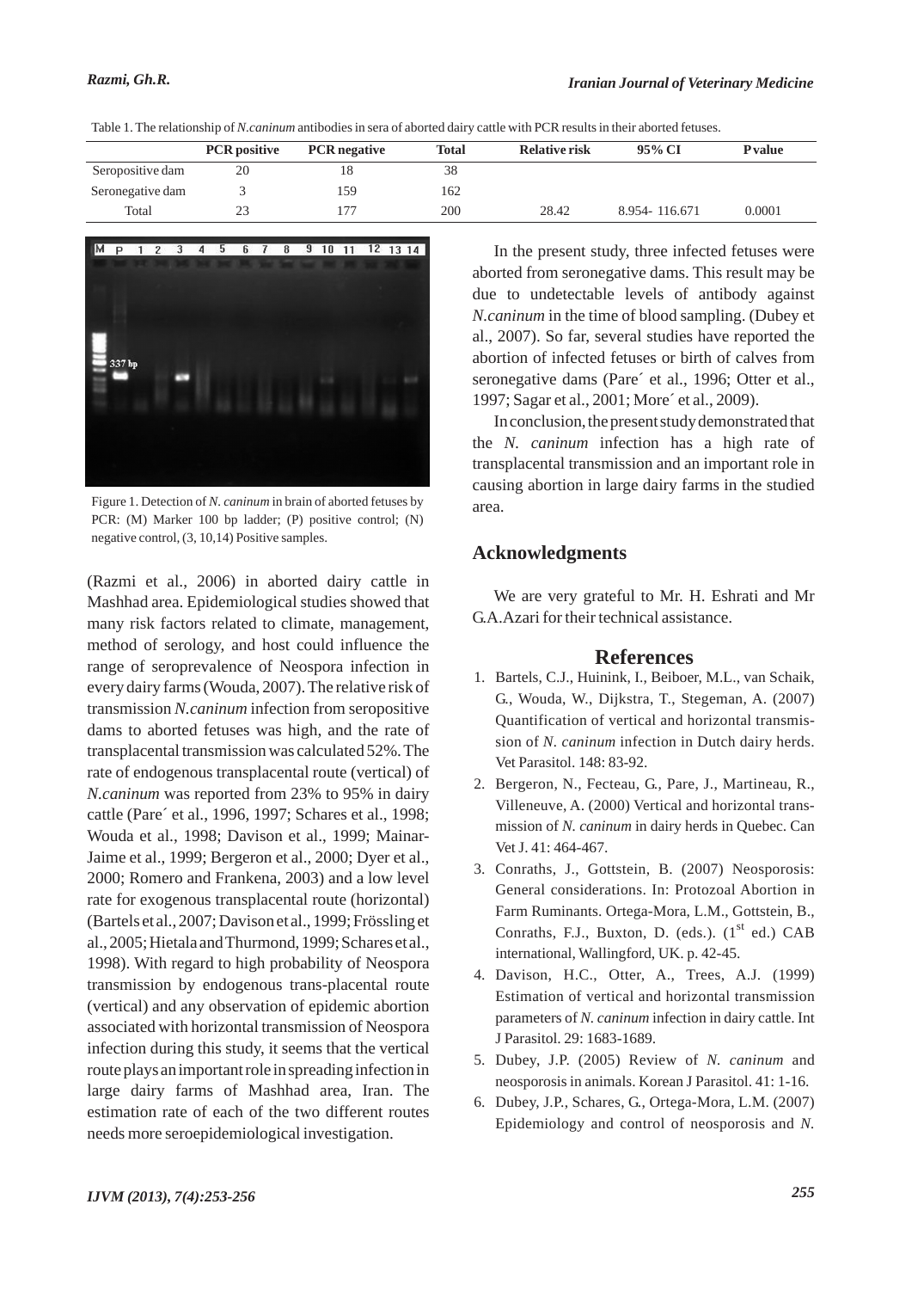*caninum*. Clin Microbiol Rev. 20: 323-367.

- Dyer, R.M., Jenkins, M.C., Kwok, O.C., Douglas, 7. L.W., Dubey, J.P. (2000) Serologic survey of *N. caninum* infection in a closed dairy cattle herd in Maryland: risk of serologic reactivity by production groups. Vet Parasitol. 90: 171-181.
- Frössling, J., Uggla, A., Björkman, C. (2005) 8. Prevalence and transmission of *N. caninum* within infected Swedish dairy herds. Vet Parasitol. 128: 209-218.
- Haddadzadeh, H.R., Sadrebazzaz, A., Malmasi, A., 9. Talei Ardakani, H., Khazraii Nia, P., Adreshirazi, N. (2007) Seroprevalence of *N. caninum* infection in dogs from rural and urban environments in Tehran, Iran. Parasitol Res.101: 1563-1565.
- 10. Hietala, S.K., Thurmond, M.C. (1999) Postnatal N. *caninum* transmission and transient serologic responses in two dairies. Int J Parasitol. 29: 1669- 1676.
- 11. Malmasi, A., Hosseininejad, M., Haddadzadeh, H.R., Badii, A., Bahonar, A. (2006) Serologic study of anti-*N. caninum* antibodies in household dogs and dogs living in dairy and beef cattle farms in Tehran, Iran. Parasitol Res. 100: 1143-1145
- 12. Mainer-Jaime, R.C., Thurmond, M.C., Berzal-Herranz, B., Hietala, S.K.(1999) Seroprevalence of *N. caninum* and abortion in dairy cows in northern Spain. Vet Record. 145: 72-75.
- 13. More´, G., Bacigalupe, D., Basso, W., Rambeaud, M., Beltrame, F., Ramirez, B., Venturini, M.C., Venturini, L. (2009) Frequency of horizontal and vertical transmission for *Sarcocystis cruzi* and *N. caninum* in dairy cattle. Vet Parasitol. 160: 51-54.
- Müller, N., Zimmermann, V., Hentrich, B., Gottstein, 14. B. (1996) Diagnosis of *N. caninum* and *Toxoplasma gondii* infection by PCR and DNA hybridization immunoassay. J Clin Microbiol. 34: 2850-2852.
- 15. Nourollahi Fard, S.R., Khalili, M., Aminzadeh, A. (2008) Prevalence of antibodies to *N. caninum* in cattle in Kerman province, South East Iran. Vet Arh. 78: 253-259.
- 16. Otter, A., Jeffrey, M., Scholes, S.F.E., Helmick, B., Wilesmith, J. W., Trees A. J. (1997) Comparison of histology with maternal and fetal serology for the diagnosis of abortion due to bovine neosporosis. Vet Rec. 141: 487-489.
- 17. Pare´, J., Thurmond, M.C., Hietala, S.K. (1996) Congenital *N. caninum* infection in dairy cattle and

associated calf hood mortality. Can J Vet Res. 60: 133-139.

- 18. Pare´, J., Thurmond, M.C., Hietala, S.K. (1997). N. *caninum* antibodies in cows during pregnancy as a predictor of congenital infection and abortion. J Parasitol. 83: 82-87.
- 19. Petrie, A., Watson, P. (2006) Statistic for Veterinary and Animal Science.  $(2^{nd}$  ed.) Blackwell Publishing, Oxford, UK.
- Razmi, G.R., Mohammadi, G.R., Garossi, T., 20. Farzaneh, N., Fallah, A.H., Maleki, M. (2006) Seroepidemiology of *N. caninum* Infection in dairy cattle herds in Mashhad area, Iran. Vet Parasitol. 135: 187-189.
- 21. Razmi, G.R., Maleki, M., Farzaneh, N., Talebkhan Garoussi, M., Fallah, A.H. (2007) First report of *N. caninum*-associated bovine abortion in Mashhad area, Iran. Parasitol Res. 100: 755-757.
- 22. Razmi, G.R., Zarea, H., Naseri, Z. (2010) A survey of *N. caninum*-associated bovine abortion in large dairy farms of Mashhad, Iran. Parasitol Res. 6: 1419-23.
- 23. Romero, J.J., Frankena, K. (2003) The effect of the dam-calf relationship on serostatus to *N. caninum* on 20 Costa Rican dairy farms. Vet Parasitol. 114: 159- 171.
- 24. Sadrebazzaz, A., Haddadzadeh, H., Esmailnia, K., Habibi, G.R., Vojgani, G., Hashemi-Fesharaki, R. (2004) Serological prevalence of *N. Caninum* in healthy and aborted dairy cattle in Mashhad, Iran. Vet Parasitol. 124: 201-204.
- 25. Sager, H., Fischer, I., Furrer, K., Strasser, M., Waldvogel, A., Boerlin, P., Audige, L., Gottstein, B., (2001) A Swiss case-control study to assess *N. caninum*-associated bovine abortions by PCR, histopathology and serology. Vet Parasitol. 102: 1- 15.
- 26. Schares, G., Peters, M., Wurm, R., Barwald, A., Conraths, F.J. (1998) The efficiency of vertical transmission of *N. caninum* in dairy cattle analysed by serological techniques. Vet Parasitol. 80: 87-98.
- 27. Wouda, W., Moen, A.R., Schukken, Y.H. (1998) Abortion risk in progeny of cows after a *N. caninum* epidemic. Theriogenology. 49: 1311-1316.
- 28. Wouda, W. (2007) Biology, transmission and clinical signs. In: Protozoal Abortion in Farm Ruminants. Ortega-Mora, L.M., Gottstein, B., Conraths, F.J., Buxton, D. (eds.).  $(1<sup>st</sup> ed.)$  CAB international, Wallingford, UK. p. 46-53.